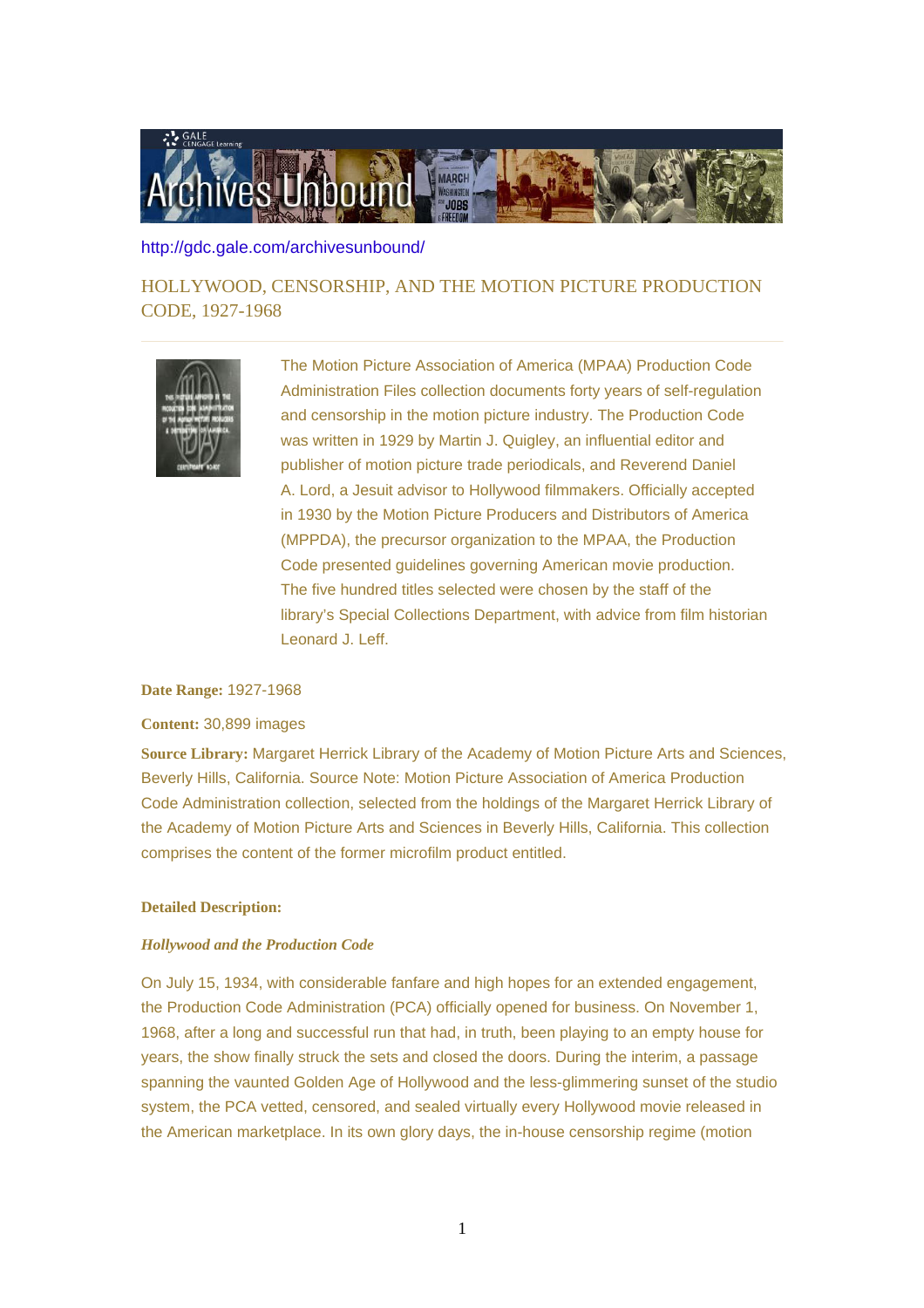picture executives always preferred the term "self-regulation") was as essential to the smooth operation of the studio machinery as the soundstages, stars, and 35mm film stock.

Hollywood submitted to the rigorous oversight of the PCA because the alternatives to "censorship at the source" were far worse. After all, censorship had been a fact of creative and commercial life for motion picture producers from the very birth of the medium, when even the modest osculations of the middle-aged lovebirds in Thomas Edison's The Kiss (1896) scandalized cadres of (literally) Victorian ministers, matrons, and other variants of a sour-faced species known as the "bluenose." By common consent, the artistically vital and culturally disruptive spectacle of the motion picture - an entertainment accessible to all levels of society and degrees of moral temperament, including unassimilated immigrants, impressionable juveniles, and other menacing types - required editorial supervision from more mature, pious, and usually Protestant sensibilities. Keeping pace with the rise of the motion picture industry, city and state censor boards proliferated to examine, shred, and ban the unruly, uppity, and increasingly popular art.

Under the U.S. Constitution, the censors had every right to wield their scissors at whatever offended their eyes. In 1915, in Mutual Film Corporation v. Industrial Commission of Ohio, the Supreme Court ruled that the movies were not a revolutionary new communications medium but "a business, pure and simple, originated and conducted for profit, like other spectacles, not to be regarded…as part of the press of the country, or as organs of public opinion."<sup>1</sup> Being a commercial enterprise, motion pictures could be regulated and run out of town by cities, states, and, by logical and ominous extension, the federal government.

In this legal and cultural environment, unprotected by the First Amendment and battered by assaults from moral guardians outraged at the salacious, violent, and tradition-smashing manners of the silent screen, the pioneers of the nascent industry that had settled in Hollywood scrambled to beat back a coast-to-coast phalanx of censors inflicting unkindly cuts on their product line. In 1922, beset by a spate of sensational scandals that seemed to validate Hollywood's reputation as a Sodom on the Pacific, the studio chieftains (already dubbed "moguls") formed a protective consortium by way of defensive perimeter, the Motion Picture Producers and Distributors of America (the MPPDA; after 1945, the Motion Picture Association of America, the MPAA), and appointed as its president Will H. Hays, the former postmaster general in the administration of Warren G. Harding and an upright, teetotaling elder of the Presbyterian Church. Hays put the industry on a solid financial basis with his contacts on Wall Street, kept federal censors at bay with his influence in Washington, D.C, and placated the moral guardians with soothing words and Protestant probity. In June 1927, in his most reassuring public relations gesture, Hays promulgated a prim list of cautionary injunctions for motion picture content called the "Don'ts and Be Carefuls" and appointed his assistant, Colonel Jason S. Joy, to command a watchful supervisory agency, the Studio Relations Committee.

By the close of the Jazz Age, however, the sound revolution rung in by The Jazz Singer (1927) was inciting a renewed chorus of howls over Hollywood immorality: the gestures and mimed insinuation of the silent screen now burst forth audibly in sinister wisecracks and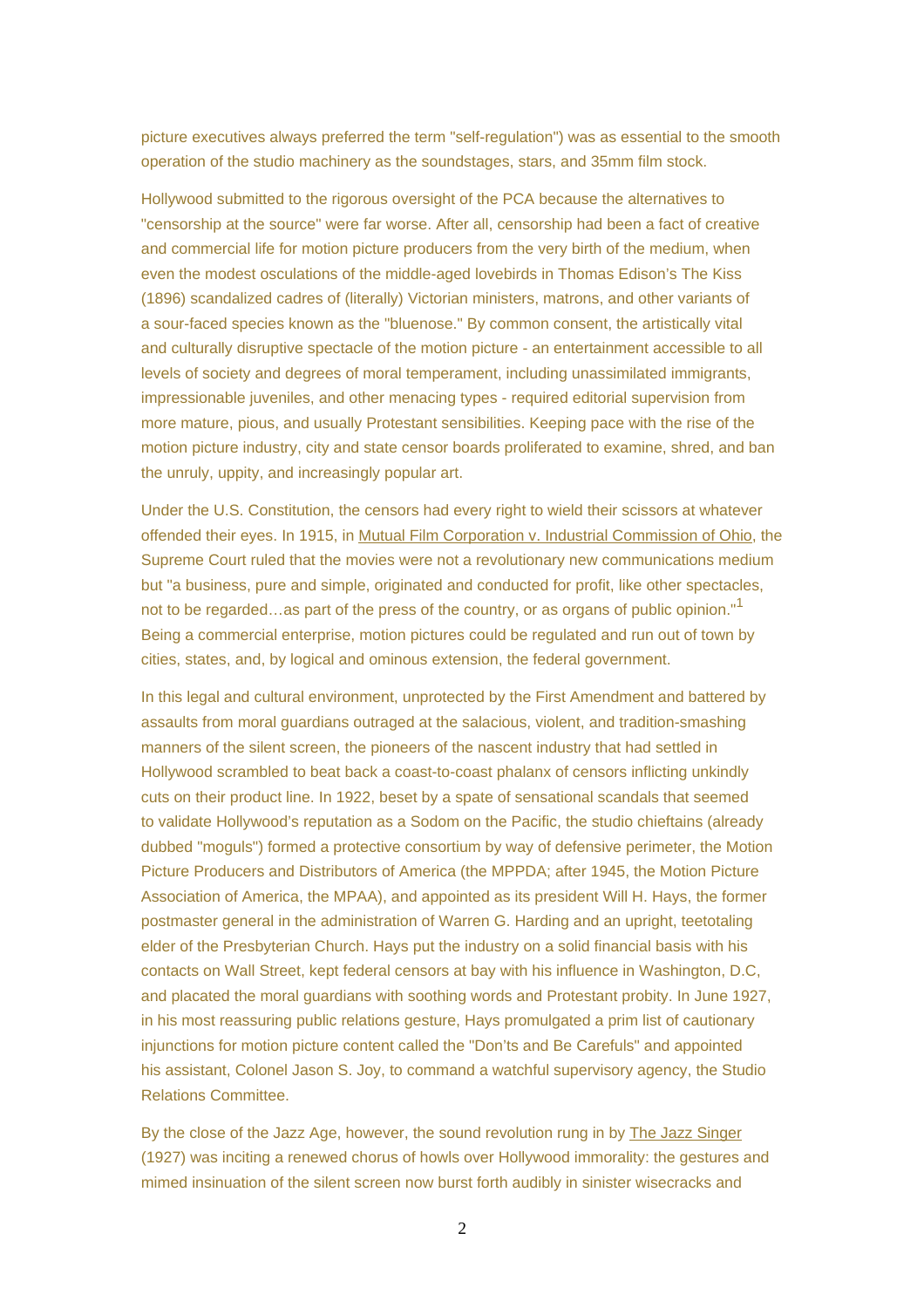sex-drenched sweet talk. For the moral guardians, the sound revolution just cranked up the volume on a sacrilegious racket.

To placate the resurgent opposition, the MPPDA promised to abide by a set of guidelines more extensive and restrictive than the simple nostrums enshrined in the "Don'ts and Be Carefuls." The document that articulated the new commitment to screen morality was the Production Code. Written in 1929 by Martin J. Quigley, an influential editor and publisher of motion picture trade periodicals, and Reverend Daniel A. Lord, a multitalented Jesuit who first lent his spiritual expertise to Hollywood as the Catholic advisor to Cecil B. DeMille's biblical epic The King of Kings (1927), the Production Code was the template for a theological takeover of American cinema. As devout Catholics, both men viewed the movies not merely as a business opportunity but as a moral responsibility.

The document crafted by Quigley and Lord contained two sections, a philosophical justification titled "General Principles," followed by a list of prohibitions titled "Working Principles." The first section of the original Production Code was later titled "Reasons Supporting the Code." The document that later became known as "the Code" was a summary of the original prepared at the direction of Will H. Hays, because, said Lord, "in the abbreviated form it was a more workable and convenient set of instructions."<sup>2</sup>

The first section laid out a theory of media that recognized the cathartic and escapist function of motion picture entertainment but deplored the photoplay that "tends to degrade human beings." Italicized references to "moral importance" and capitalized imperatives that "the motion picture has special Moral obligations" animate every line of the text. A key passage asserts the profound moral obligation filmmakers have toward young people because "the mobility, popularity, accessibility, emotional appeal, vividness, straight-forward presentation of fact in the films makes for intimate contact of a larger audience and greater emotional appeal."

The second section ("Working Principles") contained a list of positive and negative injunctions, a list far more detailed and comprehensive than the sparse "Don'ts and Be Carefuls." It reiterated the overarching philosophy ("no picture should lower the moral standards of those who see it"); provided specific instructions on "details of plot, episodes, and treatment;" and set down precise guidelines on flash points such as blasphemy, obscenity, vulgarity, costuming, and national and ethnic sensitivities. In later years, the taboos and prohibitions would be extended, sometimes directly into the Code, sometime as addenda and resolutions with Code-like authority. Though the Code was a deeply Catholic document in tone and temper, the Jesuit theology was concealed for tactical reasons under a broader, Judeo-Christian blanket. "The Code was not to be an expression of the Catholic point of view," insisted Father Lord in 1946. "It was to present principles on which all decent men would agree. Its basis was the Ten Commandments, which we felt was a standard of morality throughout the civilized world."<sup>3</sup>

On March 31, 1930, the MPPDA formally ratified what its subaltern arm in Hollywood, the Association of Motion Picture Producers, had already agreed to. The Code, both associations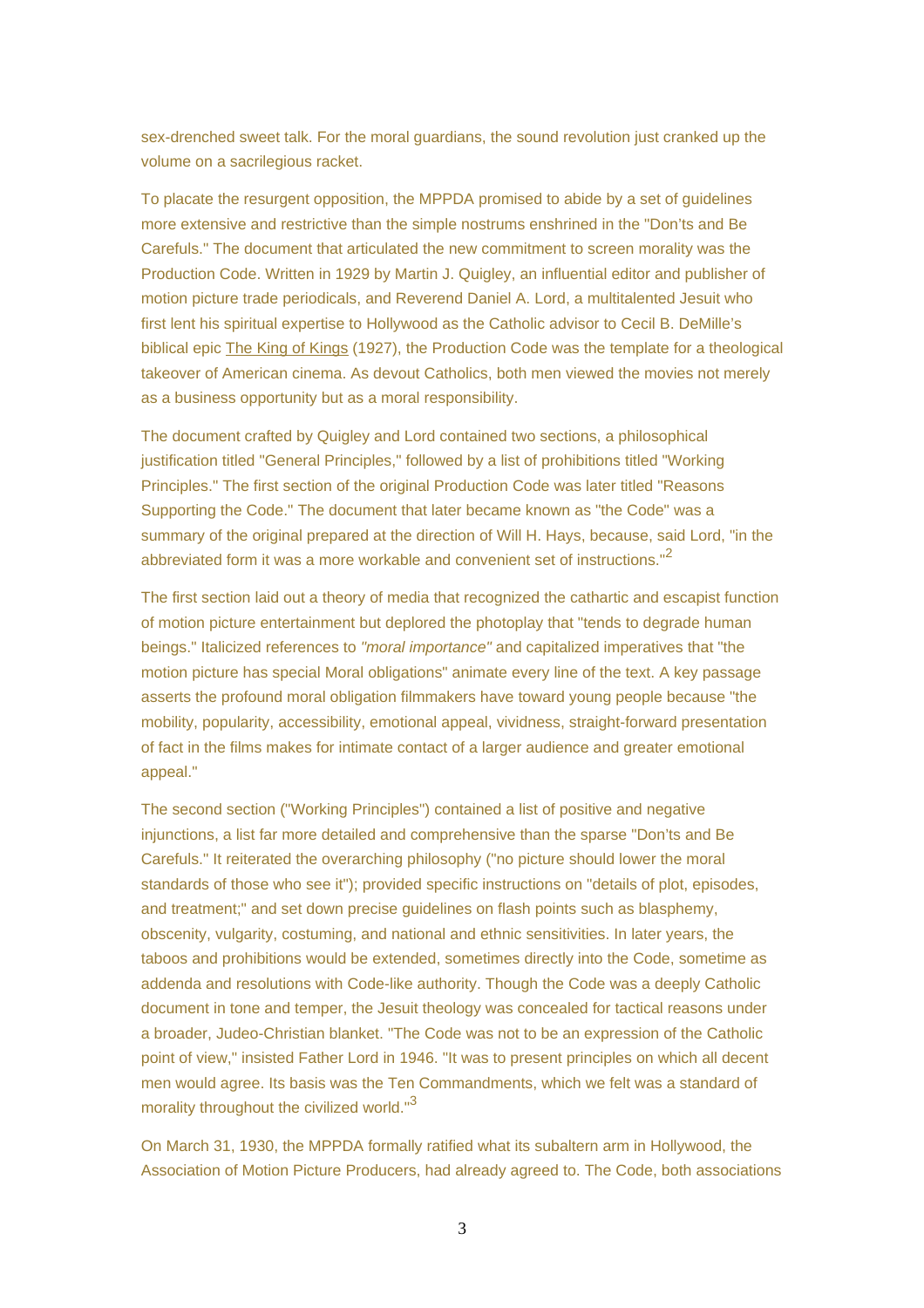pledged, would be scrupulously obeyed - whereupon, almost immediately, the studio signatories brazenly defied its letter and spirit.

For the next four years, the Code was mainly ignored due to a more urgent consideration: economic survival. In the darkest days of the Great Depression, with box office returns plummeting and more than one studio on the brink of ruin, Hollywood was willing to risk opprobrium and tussle with state censors in order to lure back a depleting audience with tommygun-toting gangsters, hip-swinging vixens, and Mae West, the leering agent provocateur who became the poster girl for pre-Code immorality. Wily producers readily outfoxed the watchmen charged with implementing the Code because, however noble its sentiments, the document lacked an effective enforcement mechanism; it depended on the good faith and willing obedience of the ostensibly regulated. First under Colonel Jason Joy and later under former New York state censor Dr. James Wingate, the Code was little heeded or obeyed. Longtime Code staffer Jack Vizzard, in his witty memoir See No Evil: Life Inside a Hollywood Censor (1970), recalled that Jason Joy was "quickly fleeced," and Dr. Wingate was reduced to more than "a second cup of cheer at cocktail time."<sup>4</sup> In the annals of Hollywood history and on repertory theater marquees, the four-year interregnum between nominal adoption of the Code in 1930 and actual enforcement of the Code in 1934 is known by what is technically a misnomer: the "pre-Code" era.

Of course, given the provocations from homicidal gangsters, seditious comedians, and mercenary vixens, the pre-Code era incited its own share of censorship battles, both externally (with state and city boards) and internally (with the Studio Relations Committee and the New York Board of the MPPDA). Colonel Joy and Dr. Wingate each labored to rein in on-screen friskiness, but producers tended to be more defiant than compliant. Howard Hughes's production of Scarface (1932), a thinly veiled film à clef of the exploits of gangster Al Capone that wallowed in picturesque violence and incestuous vibrations, was a good or, from the point of view of the Studio Relations Committee, bad example of just how far beyond the Code Hollywood might venture.

After what bent-out-of-shape bluenoses saw as a long train of abuses, the pre-Code revelry and rebellion was suppressed by an informal coalition that attacked Hollywood along three different flanks in late 1933 and early 1934. Together, the like-minded forces would make sure that the Code was worth the paper it was printed on.

First, appalled at the profligacy of the pre-Code screen and outraged at the betrayal by the moguls, Roman Catholics responded by forming the National Legion of Decency, an organization that quickly became the most effective of all the pressure groups tormenting Hollywood. The Legion launched boycotts, picketed theater fronts, and recruited millions of Catholic parishioners to refrain "under pain of sin" from patronizing immoral cinema.

At the same time, Washington was handing down a New Deal to Hollywood. On March 4, 1933, Franklin Delano Roosevelt assumed the presidency and began the dizzying economic reforms and centralization of power that marked his storied first hundred days in office. Among the industries slated for regulation and reorganization under the National Industrial Recovery Act was the motion picture industry. Not without reason, the moguls feared that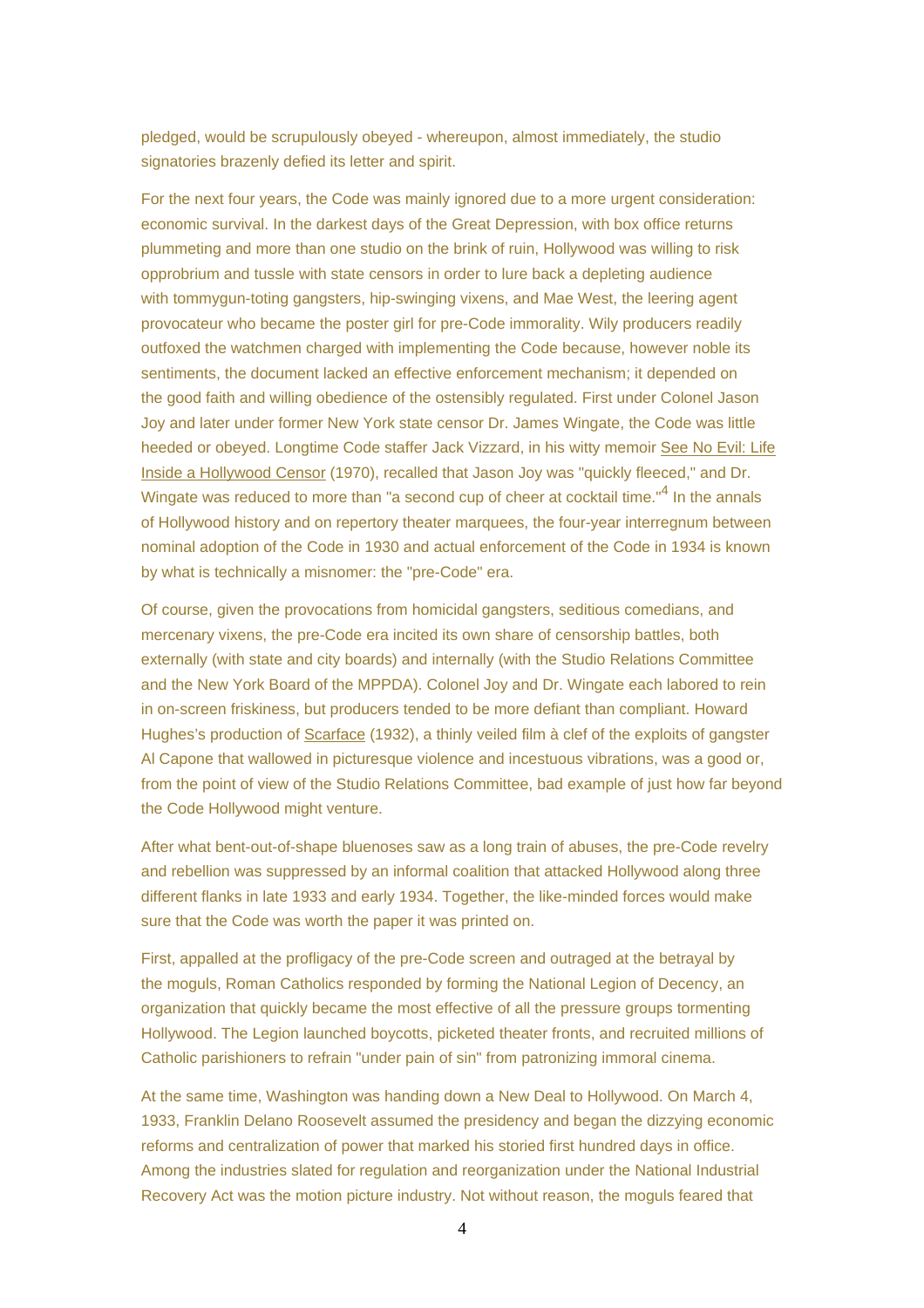Roosevelt's brain trust would seek to regulate motion picture content with the same vigor that the Blue Eagle was auditing industry finances.

Finally, the educational and social scientific community also joined the chorus hectoring Hollywood. From 1929 to 1932, an outfit called the Motion Picture Research Council had conducted an elaborate series of experiments on the impact of motion pictures on young people, a project collectively known as the Payne Fund Studies. A synopsis of the findings was published in 1933 under the alarmist title Our Movie Made Children, written by Henry James Forman. The bad news was that Hollywood - not parents, not the schools, and not the churches—was remaking the next generation of Americans in its own irresponsible, promiscuous image.

In sum, by the spring of 1934, Hollywood faced an intimidating array of hostile armies bivouacked just outside the studio gates: religious (the Legion of Decency), political (the New Deal), and social scientific (the Motion Picture Research Council).

On June 13, 1934, desperate to forestall government censorship, stop the crippling boycotts by the Legion of Decency, and douse the firestorm from educators, the MPPDA recommitted itself to the Production Code and created a new agency with the teeth to enforce its edicts, the Production Code Administration, the name signaling the centrality of the document. Adherence to the principles of the Code would be certified by a Code Seal printed on the title card of each Hollywood film, an emblem that would be the motion picture equivalent of the imprimatur the Vatican stamped on approved books. Studio-affiliated theaters that dared to screen a film without a Code Seal would be fined \$25,000. Only the MPPDA Board in New York could override a decree from the PCA, headquartered on the ground in Hollywood.

To captain the all-important new agency, Hays appointed perhaps the one man equally acceptable to both the studio moguls and the legions of protestors - a redoubtable Victorian Irishman named Joseph I. Breen. Born in Philadelphia in 1888, Breen was a strict Irish Catholic and self-proclaimed soldier in "the Church militant." Before arriving in Hollywood in 1931 as special assistant to Hays, Breen had led a varied career as a big city newspaperman, a counselor officer in Jamaica, a Catholic welfare worker in post - World War I Europe, and a publicity man for the Twenty-eighth Eucharistic Congress, a huge gathering of the Catholic faithful held in Chicago in 1926. Well-traveled and streetwise, the gregarious, energetic, generally congenial but occasionally hot-tempered Breen was the antithesis of the popular stereotype of the hidebound censor, delicate in sensitivities and untouched by the ways of the world. He may have been prudish, he may have been uptight, but he was no dummy and no pushover. "The vulgar, the cheap, and the tawdry is out!" Breen promised moviegoers in a special newsreel appearance ballyhooing the creation of the PCA. "There is no room on the screen at any time for pictures which offend against common decency and these the industry will not allow."<sup>5</sup> In the nation at large, the PCA was known as the Hays Office, but around Hollywood, a town exquisitely sensitive to the levers of power, it quickly became known as the Breen Office. By all accounts, it was Breen's force of personality, workaholic diligence, and religious devotion to the cause of Catholic-infused self-regulation that made the PCA click as a working operation.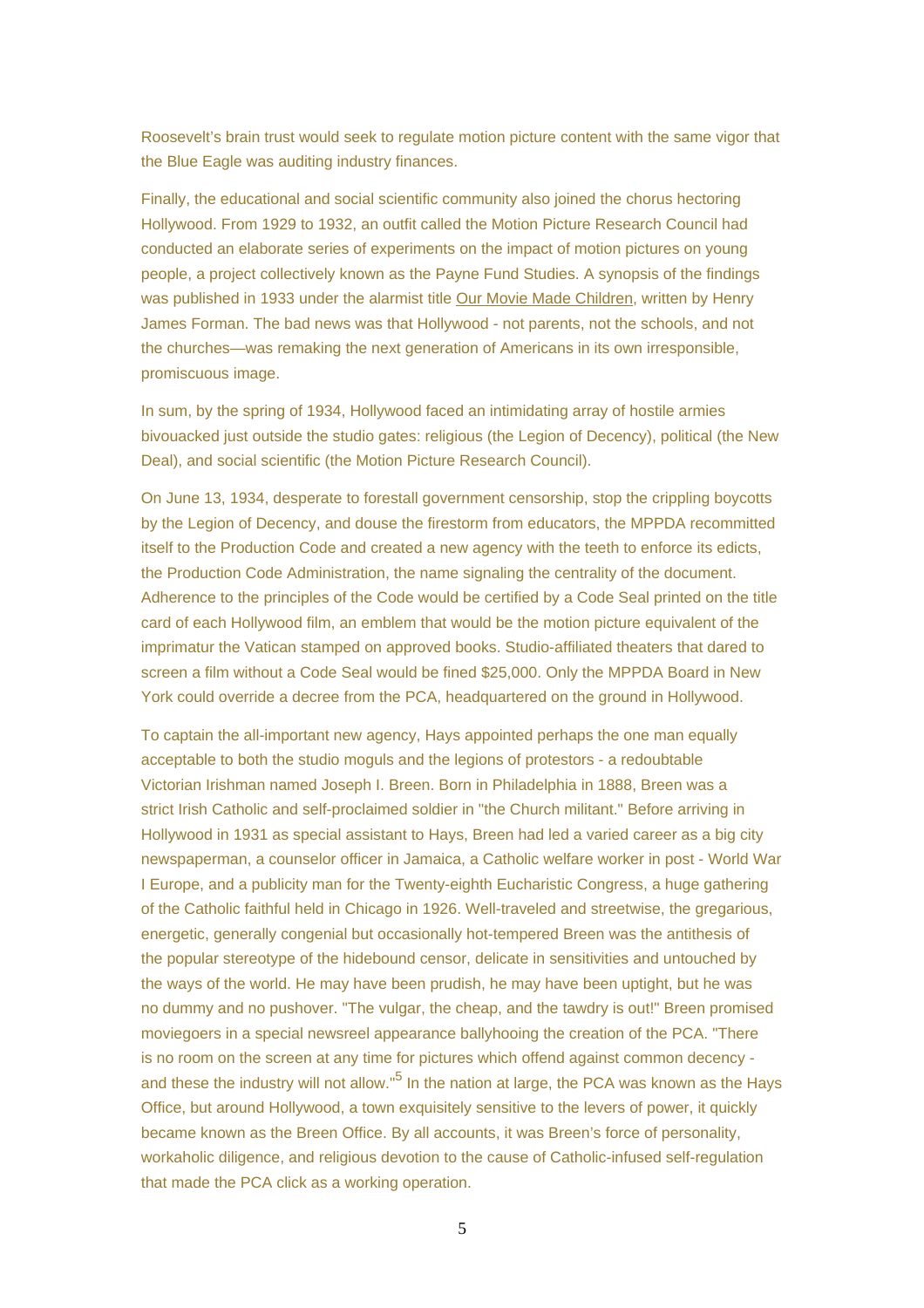To maximize input and minimize cost, the chosen medium for PCA censorship (or selfregulation) was print, not celluloid. As the PCA files repeatedly verify, neither partner in the shotgun marriage - the regulators or the regulated - wanted trouble to erupt during the unspooling of the film. Censorship was best done in the preproduction "script-review phase" to eliminate the need for costly reshooting and reediting. Ideally, then, the final "print-review" stage undertaken by the Code staff was a pro forma ritual, all problem areas having been ironed out during the meticulous script-review phase. "Certainly, if there is a censorship, it should be done at that time," figured W. R. Wilkerson, the influential editor and publisher of the Hollywood Reporter, speaking for the consensus in 1934. "Once time and money have been expended in production, it is fatal to have that production sliced to ribbons by censors' shears, causing a destruction of thousands of dollars, money that could and would have been saved if the slicing had been done from the script."<sup>6</sup> Before the cameras ever rolled, the fix would be in.

From the PCA's point of view, the script-review phase also meant the Code could function as a more positive and progressive force for shaping the moral content of Hollywood cinema. Any fool can delete nasty words and monitor too-short hemlines. The animating purpose of the Code was to project a moral universe where the guilty are punished, the virtuous are rewarded, the commandments are kept, and the authority of church and state is upheld.

By the end of 1934, with revenues and respectability alike on the rebound, the Code had proven a convenient arrangement all around. Initially, the moguls may have danced to the tune of the Breen Office at gunpoint, but once the Code Seal proved economically and culturally profitable, they wore the emblem as a badge of honor.

A typical day at the PCA began with Breen chairing a morning "huddle" where films were assigned to staff members, potential problem areas were discussed, and memos were drafted and edited. Under Breen, regardless of who actually wrote the PCA prose, each piece of official correspondence to the studios went out over his signature. It hardly mattered: all of the staff channeled Breen's personality and proclivities and all were guided by established practice and interpretations of Code mandates.

After the lengthy and meticulous script-review process (which in controversial cases could involve literally years of negotiation between the Breen Office and the studio), Breen or trusted members of his staff sat down for the final "print-review" stage of the process. Only after eyeballing the final cut of the film, the version that would be released to theaters, would the Code Seal be formally issued. By 1938, according to official estimates by the MPPDA, fully ninety-eight percent of all films playing in American theaters were certified with a Code Seal. Not incidentally, the percentage included pre-Code films rereleased after 1934 with Breen Office approval.

The PCA files reveal a lengthy and exacting process of preproduction review that, depending on the controversy of the project and the personality of the producer, was characterized by a spirit that ranged from friendly give-and-take to angry point-counterpoint. Officially, Breen was the final arbiter whose decisions held the force of law, but as in all business relationships, good faith understandings, wiggle room, and chits exchanged and cashed informed a go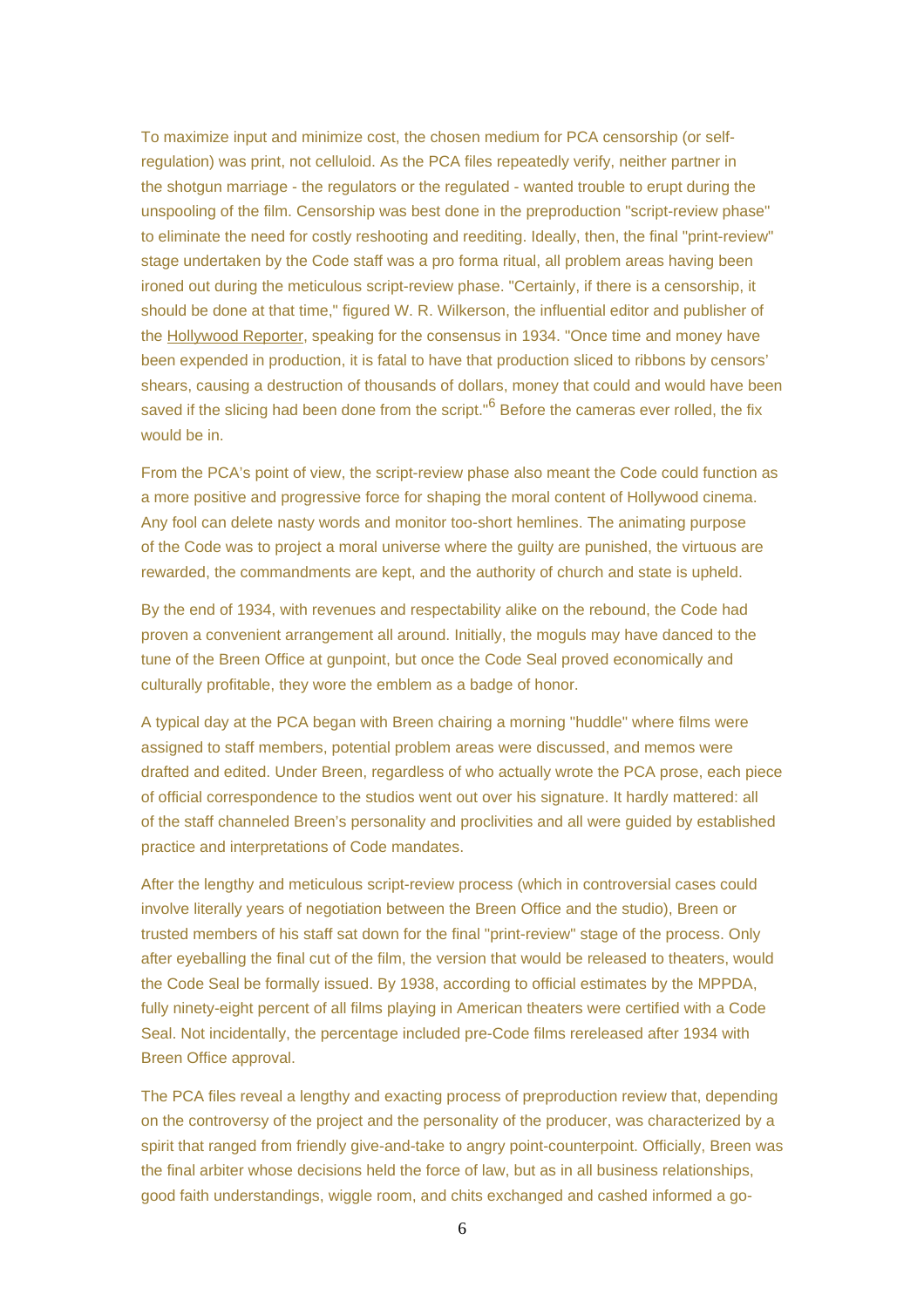along-to-get-along ethos. "We were in the business of granting seals," confided the longtime PCA staffer Geoffrey Shurlock in 1970.<sup>7</sup> The PCA was always Hollywood's creature; the Code Seal its protection shield. Perhaps a good way to think of the back-and-forth between the PCA and the studios is as a high-stakes poker game where two cagey cardsharps face off: each player agrees on the rules and knows when to hold, fold, or bluff. If the house - that is, the PCA - always won in the long run, a sly (or double-dealing) producer might still, on occasion, walk away from the table with a few chips or a winning pot.

Significantly, the classic studio era being a time when motion picture directors were hired guns rather than celebrated auteurs, the correspondence between the Breen Office and the studio is typically addressed not to the director, still less to the lowly screenwriter, but to the producer or to a special liaison appointed by the studio to handle the PCA. Often, however, a hands-on producer such as David O. Selznick, Walter Wanger, or Darryl F. Zanuck would take a personal interest in a project and wrestle mano a mano with Breen. For example, in the script-review phase for Gentleman's Agreement (1947), the landmark preachment against anti-Semitism, Breen fussed over the implications of premarital intimacy between the romantic leads, Phil (Gregory Peck) and Kathy (Dorothy McGuire). "My dear Joe," Zanuck wrote back wearily, "Phil and Kathy are in love. They will behave on screen as well bred adults behave when they are in love."<sup>8</sup>

Two oft-repeated phrases echo throughout the PCA correspondence: the notion of "compensating moral values," and the guiding principle that films "must be reasonably acceptable to reasonable people." The Breen Office understood that breaking God's commandments was necessary not just for the sake of compelling drama but for the purpose of moral instruction: to show the harsh wages of sin, the sin must also be depicted, or at least implied. Yet the ballast of the sin should never outweigh the weight of the moral compensation. Nor should morality be confused with happiness. Consider the sober messages of Michael Curtiz's Casablanca (1942), the classic wartime romance, or Frank Capra's It's a Wonderful Life (1946), the Christmas-season tearjerker: both films are celebrations not of personal happiness but of duty, sacrifice, and, respectively, commitment to the patriotic cause and devotion to family and community. Under the Breen Office, Hollywood cinema need not end happily, but it must end morally.

While upholding the big-picture values, the Breen Office also scoped out the little-picture details. Sheet after sheet of correspondence was generated by silly minutiae and single words: prohibited epithets (hell, damn, nerts to you, hold your hats), toilet humor (Breen evinced an obsessive aversion to bodily processes), and the barest spark of sexual titillation. To keep leering male moviegoers from heating up, the Code mandated a rigorous dress code not only for chorus girls and femme fatales, but all female characters. In his role as fashion policeman, Breen repeatedly cautioned:

"We direct your particular attention to the need for the greatest possible care in the selection and photographing of the costumes and dresses of your women. The Production Code makes it mandatory that the intimate parts of the body - specifically, the breasts of the women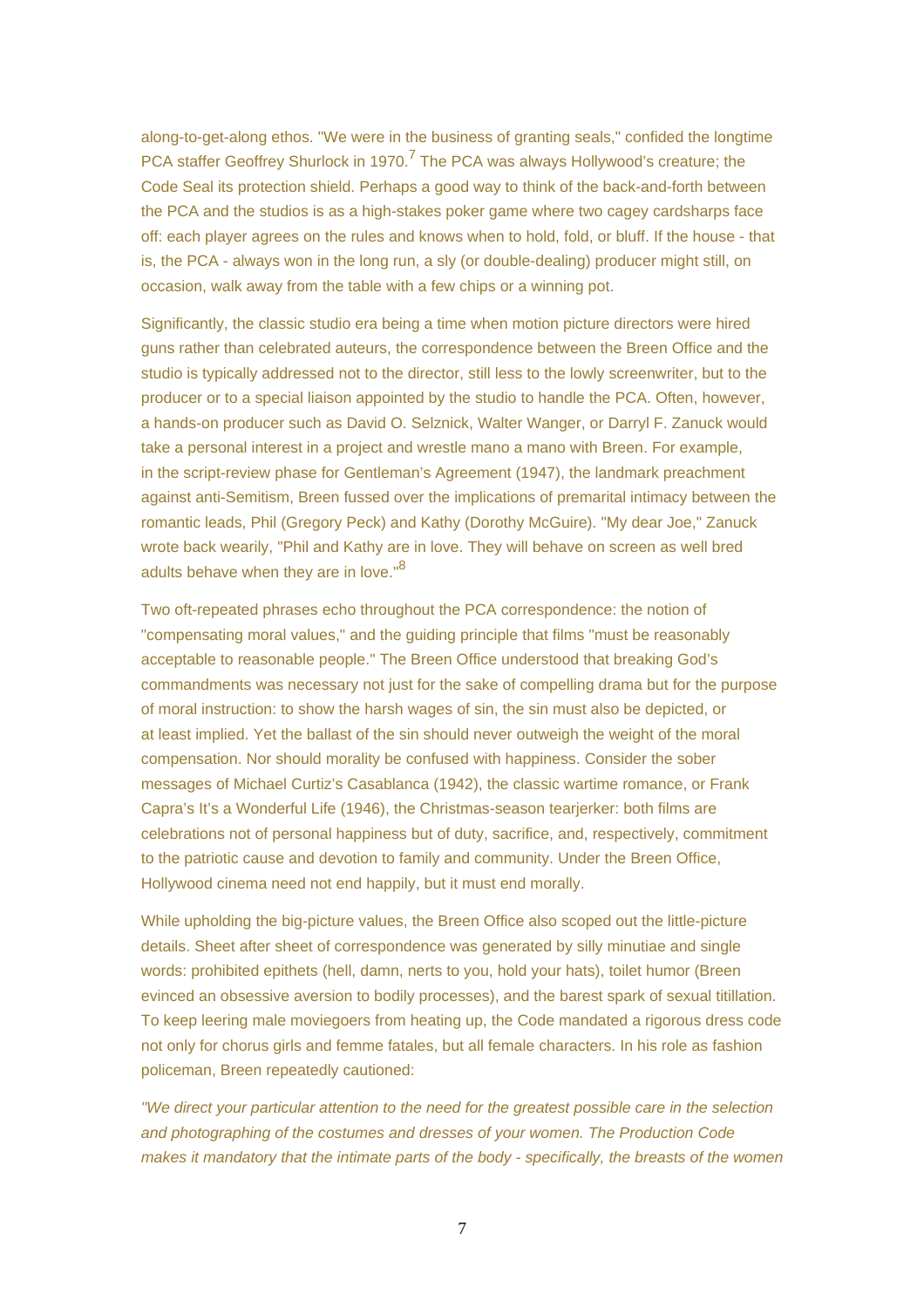- be fully covered at all times. Any compromise with this regulation will compel us to withhold approval of your picture.<sup>"9</sup>

Breen was seldom fooled by attempts to wiggle around the lawful corseting of the female form. To assure compliance, studios were asked to submit photographs of actresses in full costume for preapproval. Occasionally, producers would try to sneak a risqué outfit past the examination team with a strategically framed 8x10 photograph, angled to conceal parts of the actress the studio hoped to expose on screen. The sharp-eyed censor would then write back with a request for a photograph from a high-angle perspective—the way the well-endowed ingénue in a low-cut dress would be shot in the film.

The PCA, especially under Breen, had another supervisory role evident throughout the correspondence, the so-called advisory function. Distinct from the power authorized under the Code, the advisory function took the form of words-to-the-wise and disinterested suggestions. You can, under the Code, film the following scenario, but you may run into trouble in Oklahoma, where they don't like excessive drinking, or Chicago, where they don't like insolence towards law enforcement, or the Deep South, where they won't abide any suggestion of racial equality. Breen's expertise in the censorship hurdles erected by different states, cities, and foreign countries, and his advice in helping producers ward off trouble from censors east of Hollywood, expanded his influence exponentially. In practice, his informal advisory function often blurred with his sanctioned authority under the Code.

The Jesuit-educated Breen's cozy relationship with his Catholic kinsmen in the Legion of Decency—his ability to anticipate their theological objections and soothe their suspicions with his mere on-scene presence—gave added weight to his words. After all, PCA or no PCA, the Legion still evaluated films on its own private grading scale: A (morally unobjectionable), B (objectionable in part for all), and the most dreaded grade, the scarlet letter of C (condemned), a film that no good Catholic could patronize. The Breen Office files are replete with examples of the Legion's back-channel input and postproduction influence on Hollywood cinema.

After World War II, the PCA files reflect a discernable uptick in recalcitrance and resistance on the part of the studios: America had changed but the Code had not. Two genres born of war and proliferating in the postwar era were especially corrosive to the foundations of the regime. The social-problem film tackled a range of heretofore radioactive topics—mental illness, physical disabilities, alcoholism, anti-Semitism, and, most controversially, racism with what was, for the time, a startling explicitness, nowhere more jarringly than in the blunt hearing given ethnic and racial slurs on the dialogue track. Even more subversive of the moral universe of the PCA were the dark tones and harsh fatalism of the film noir. More and more, Code staffers found themselves flinching before the brutality, physical and psychic, that wafted through the atmosphere of the genre like the omnipresent cigarette smoke. Ironically, however, the most notorious postwar challenge to the authority of the PCA came from the unlikely regions of the western. The PCA file on Howard Hughes's busty frontier saga The Outlaw (1943) tracks a purgatorial travail for Joseph Breen that lasted for over a decade.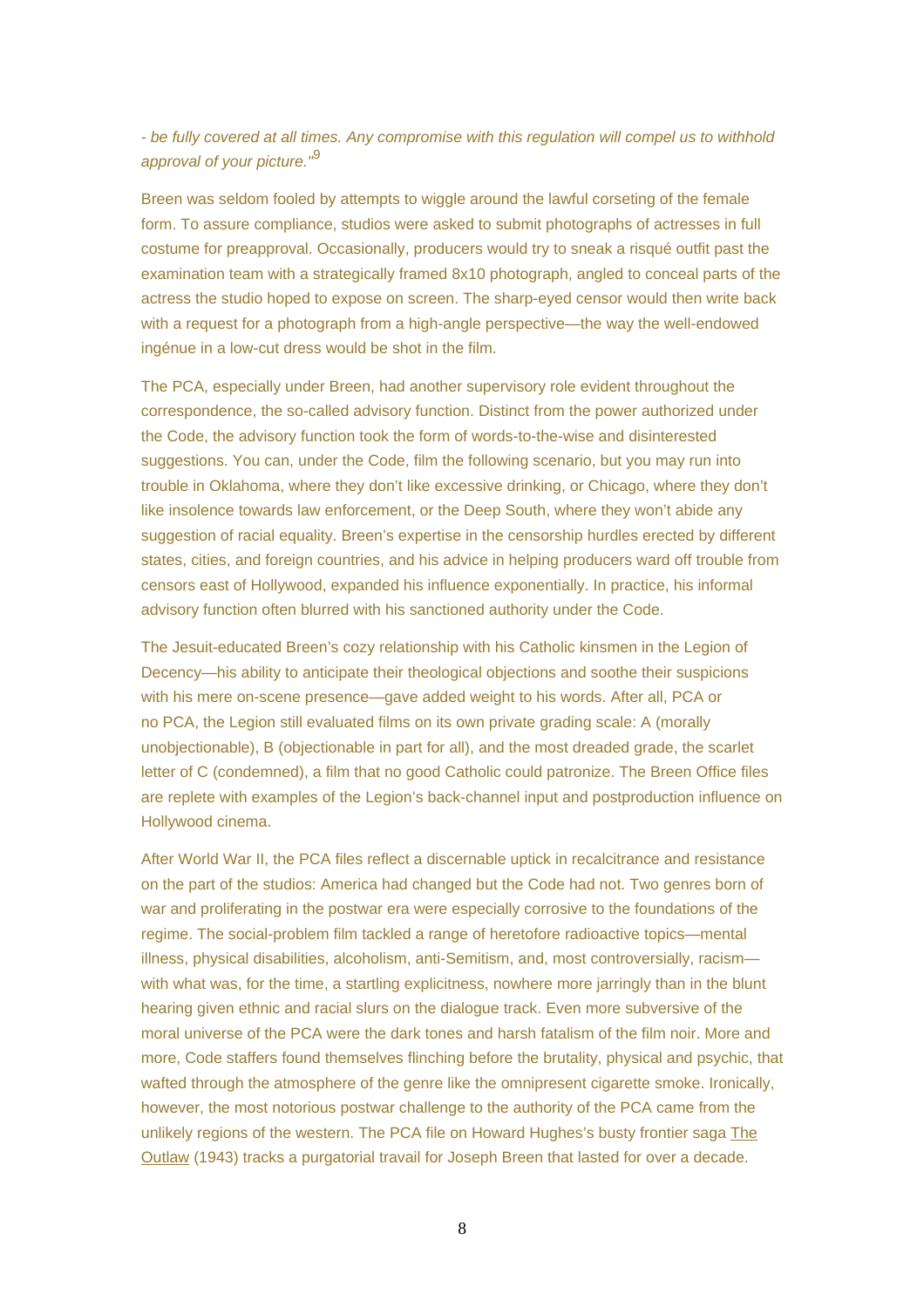Co-conspiring with the challenges on the domestic front was a cinematic invasion from overseas—first, the full flowering of Italian neorealism, and soon foreign masterpieces from France, Sweden, and Japan, films that often eschewed a Code Seal and played in a burgeoning "art house" market outside the provenance of the MPAA. Unexpectedly, however, foreign cinema made its most dramatic stateside impact not on the exhibition circuit but on a document that possessed greater authority than even the Production Code. In 1952, in a case involving an Italian import, The Miracle, the Supreme Court reversed its 1915 opinion and granted the art of cinema its first protection under the U.S. Constitution.

In 1954 an ailing Breen retired from the post he had commanded for twenty years, his departure ending American Catholicism's vice grip on Hollywood cinema. To succeed Breen, MPAA president Eric Johnston appointed Geoffrey Shurlock, an amiable Episcopalian who had served the cause of self-regulation since 1932, first at the Studio Relations Committee and later at the PCA as Breen's right-hand man. Unlike Breen, who solidified and extended the PCA regime, Shurlock was destined to preside over an extended rear-guard action, a long retreat that ultimately ended in total surrender.

Shurlock had no choice but to bend with the times and take a more open-minded approach to self-regulation. Otto Preminger's The Moon Is Blue (1953) had already proven that a Hollywood production could turn a profit in defiance both of the PCA, which denied it the once-obligatory Code Seal, and the Legion of Decency, which tagged it with its once-lethal C-for-condemned rating. The old concept of punishment for sin needed to be "modernized in harmony with common sense and sound psychological dicta," Shurlock declared in 1955, promising that "as producers become interested in more stimulating and trailblazing stories, the Code will help them find more penetrating and solid methods of treating them."<sup>10</sup>

However, in order to be more stimulating and trailblazing, the Code had to be revised and edited. The text of the Code had never been totally inviolate—over the years, amendments and resolutions of the MPAA had expanded and tinkered around the edges with the original copy—but on December 11, 1956, the MPAA approved a major revision, rescinding the flat bans on illegal drugs, abortion, white slavery, and kidnapping. Thereafter, almost on a filmby-film basis, the later half of the 1950s traces compromise after compromise as previously forbidden words, images, and subject matter leaked in dribs and drabs onto the Hollywood screen.

By the 1960s, the formerly ironclad contract of the PCA had rusted into a porous sheet. Films such as Alfred Hitchcock's Psycho (1960) and The Birds (1963), Elia Kazan's Splendor in the Grass (1961), and Billy Wilder's The Apartment (1960) and Kiss Me, Stupid (1964) trafficked in the kind of moral disorientation, explicit imagery, and open transgression that only a few years before would never have earned a Code Seal. "There are now no taboos on subject matter," Shurlock admitted in 1963. "Movies have changed with the changes of civilization."<sup>11</sup>

In 1966 the new president of the MPAA, Jack Valenti, was determined to junk a system that filmmakers, critics, and most audiences found as dusty, antiquated, and remote as the Great Depression decade that spawned it. The two films that confirmed the terminal prognosis were The Pawnbroker (1965) and Who's Afraid of Virginia Woolf (1966), denied Code Seals by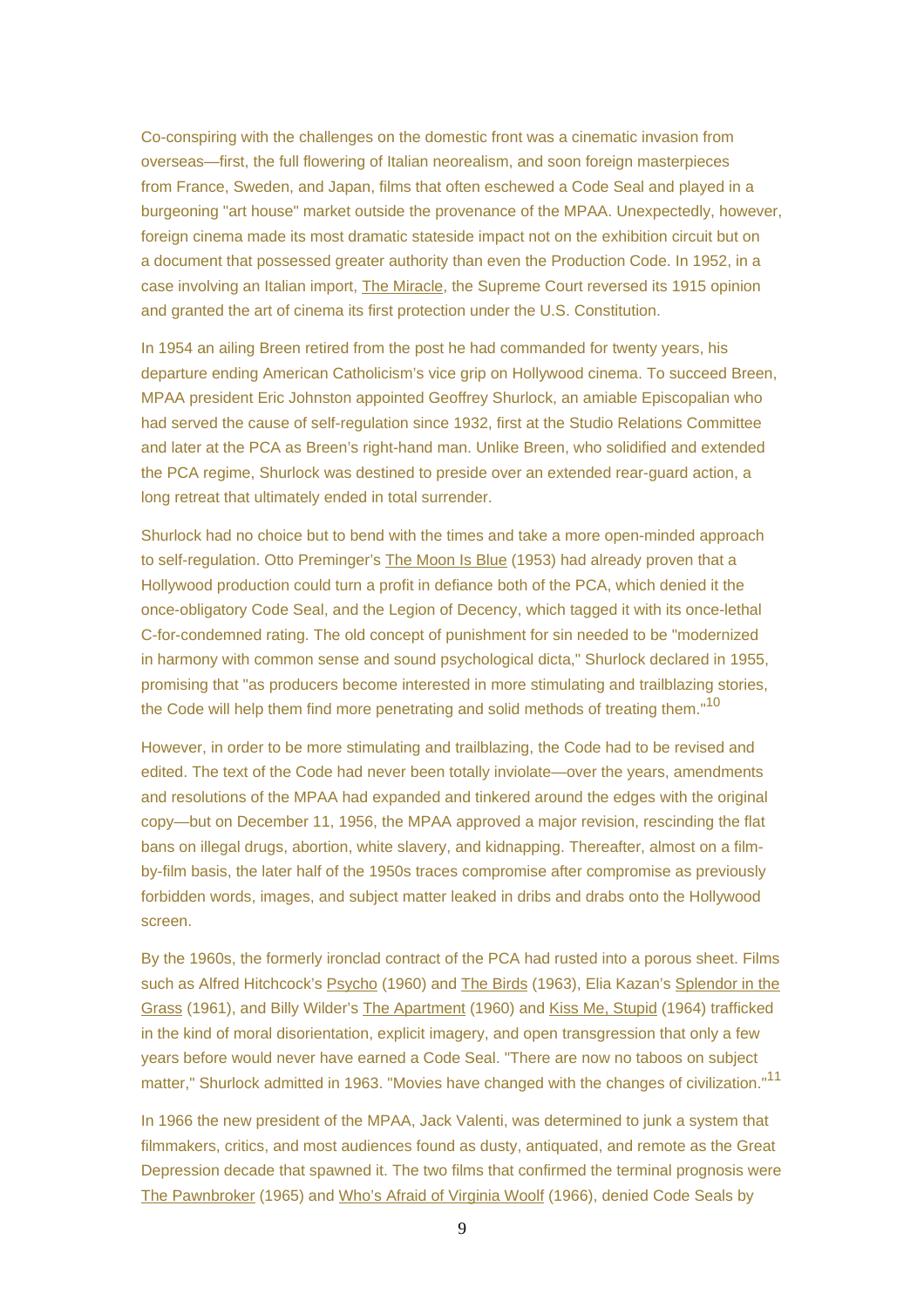Shurlock for prohibited images and language, respectively. In both cases, Shurlock's decision was overruled by the MPAA Board in New York.

In 1968, ineffectual and infirm, defunct in all but name, the PCA was formally supplanted by the Code and Rating Administration (CARA, after 1978 the Classification and Rating Administration). Unlike the PCA, CARA rated rather than regulated the Hollywood product line, awarding letter grades (ultimately the familiar G, PG, PG-13, R, and NC-17 ageappropriate calibrations) and providing only the briefest of commentary typeset in a rectangular box included on one-sheets, media advertising, and screen trailers: "language," "sexual content," "explicit violence," and so on.

Today, few moviegoers lament the passing of the Production Code Administration, the most draconian mechanism for the censorship of American cinema ever devised. From a scholarly vantage, however, a felicitous legacy of the regime that shaped the contours of Hollywood cinema for more than three decades is the paperwork record of its editorial process. The PCA files, a generous and representative sampling of which is collected in the former microfilm project and now in this digital collection, are cue sheets marking the history shared by Hollywood and America. In granting backstage access to the inner workings of the motion picture industry, they also offer a unique index to the morals and manners of the American people during the wrenching social upheavals of the Great Depression, the bracing challenges of World War II, the tensions of the Cold War, and the turbulence of the 1960s. More than a blueprint to the studio system production line, the files chronicle the ebb and flow of race relations, sexual mores, gender roles, freedom of expression, the tug of tradition, and the lure of the new.

Sifting through the PCA files, cultural historians of every stripe will find a treasure trove of enlightening material: story and script reviews, interoffice memos, cross-country telegrams, studio correspondence, scrawled marginal commentary, trade-press clippings, letters from average moviegoers, and a telephone directory's worth of famous credit lines writing the PCA in tones humble, appreciative, confused, and furious. Of course, since the paper trail cannot eavesdrop on deals made during conversations in studio commissaries or shouting matches in screening rooms, the wise researcher will do well to read between the lines (and under and around them). Yet whatever the gaps in the archival backstory, the files that follow offer a privileged insight, once reserved for above-the-line eyes only, into the nuts-and-bolts construction of classic Hollywood cinema.

#### **Thomas Doherty**

Professor of Film Studies

#### Brandeis University

#### *Collection Overview*

In 1983 the Motion Picture Association of America (MPAA) donated the records of the Production Code Administration (PCA) to the Academy of Motion Picture Arts and Sciences' Margaret Herrick Library in Beverly Hills, California. This remarkable collection, which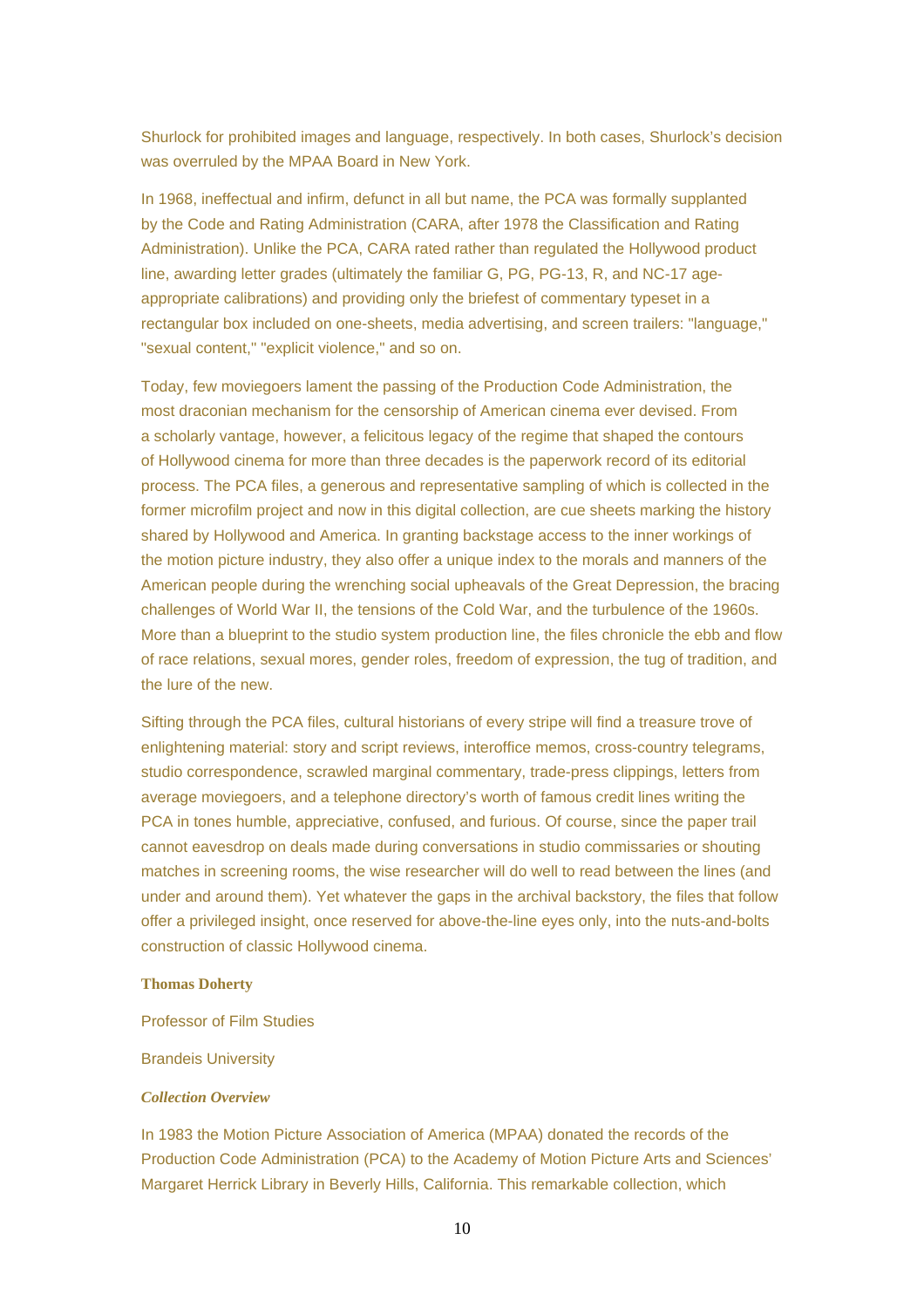documents forty years of self-regulation and censorship in the motion picture industry, contains detailed case files for nearly twenty thousand film projects that were submitted to the Production Code staff for consideration. The collection was first made available to researchers in early 1984, and since then has become the library's most frequently studied archival collection. Film scholars from around the world have consulted the files, and numerous books, articles, and dissertations have been based on the information that researchers have discovered in the various documents that are archived in this unique collection.

While most of the MPAA Production Code Administration files relate to films produced between 1930 and 1968, when the Production Code was in effect, the collection also includes several hundred files for films reviewed by the Studio Relations Committee between 1927 and 1929, and a small number of files for films released after 1968. The five hundred titles selected for microfilming and included in this digital collection were chosen by the staff of the library's Special Collections Department, with advice from film historian Leonard J. Leff. These files span the years 1927 to 1968, and are arranged in chronological order by year of release. The selection includes films from every studio and genre, as well as examples of important foreign productions and independently made films. Although the complete collection includes information on hundreds of projects that were proposed but never completed, none of those files were selected. Every effort was made to include the most well-known films from the period, but certain frequently requested titles could not be included because the library did not receive the files from the MPAA. These include Freaks, King Kong, Gunga Din, The Letter, and Citizen Kane, as well as numerous other films released before July 1934.

The Production Code Administration files document the self-regulation process from the first submission of a script, play, or literary property to the final approval of the finished film. The core of the files is the correspondence between the studios or producers and the staffs of the PCA and the MPAA. However, the files are also filled with letters to and from theater owners, censor boards, religious organizations, government entities, and other special interest groups that were concerned with the content of motion pictures. The PCA also regularly received letters from viewers expressing opinions about particular films, but that correspondence is generally not found in the case files. Clearly, there were other file series at the PCA offices and, if they were saved, the letters from viewers were most likely stored there.

In addition to the correspondence with studios, producers, and organizations, the PCA files also include many interoffice communications, including telegrams, memoranda, and meeting notes. These were sometimes written by the PCA staff for internal use in the Hollywood office, but in many more cases were from Will Hays or members of the staff in the New York office of the MPAA. In the 1930s, there was a separate Code staff in New York that handled foreign imports and films produced on the East Coast, so those case files in particular contain a great deal of correspondence between the two offices. The Advertising Code staff and the Title Registration Bureau were also located in New York, and the files sometimes include exchanges with these departments.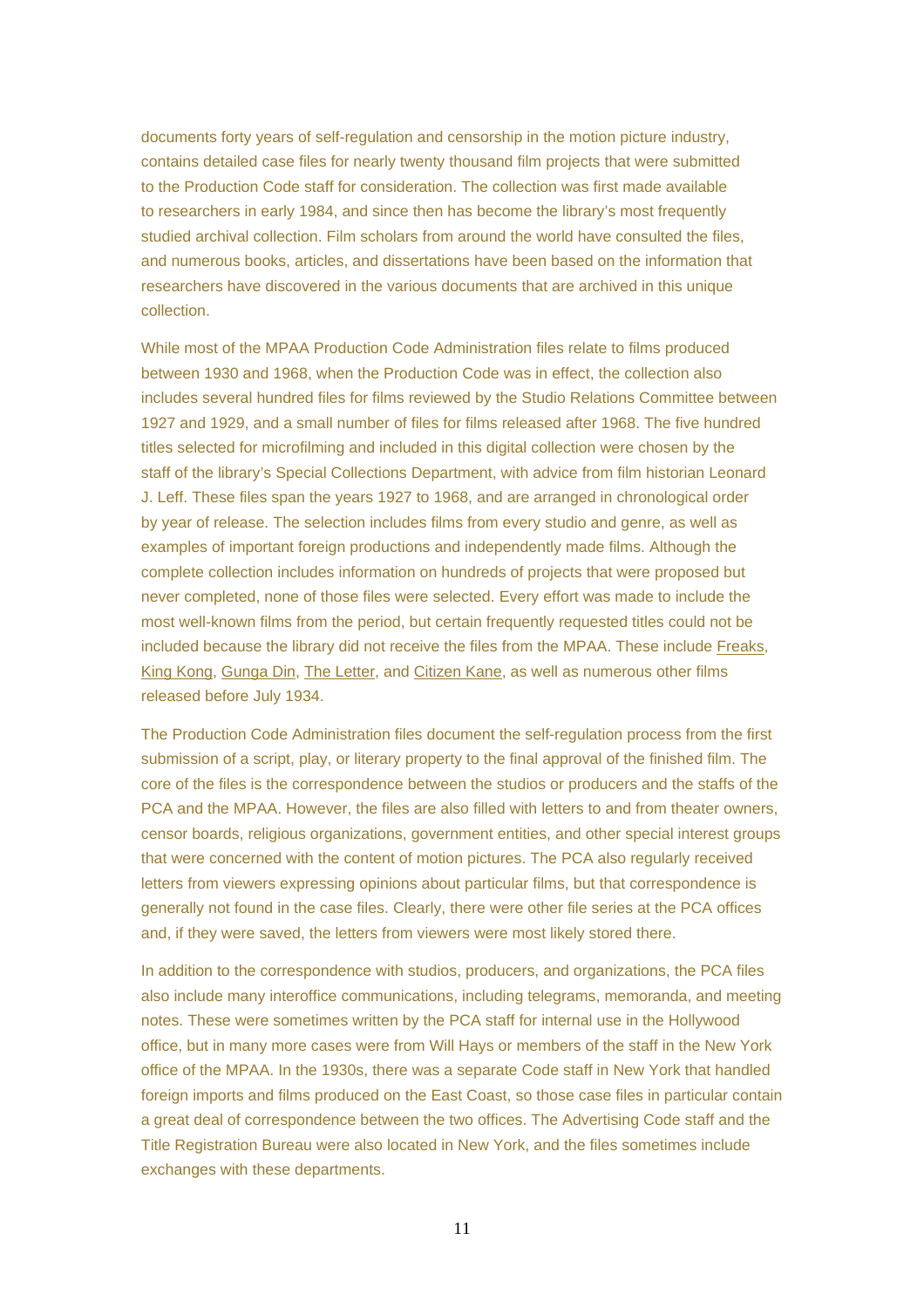Although most of the correspondence in the files relates to the content of screenplays, the files do not contain the actual scripts that were submitted for evaluation. However, many of the files do include other types of literary materials, such as stories, synopses, reader's reports, and treatments. In addition, producers were required to submit all song lyrics to the PCA for scrutiny and possible revision, and as a result the files illustrate the work of virtually every lyricist working in Hollywood and on Broadway during this time period. Another facet of the PCA's work was the approval of certain female costumes. Over the years, the office must have received thousands of wardrobe photographs for review (many of them from Twentieth Century-Fox, which was particularly concerned about having costumes preapproved), but in most cases those photographs were not filed with the related correspondence. Files selected do contain wardrobe photographs and include Belle Starr, The Chapman Report, The Gang's All Here, Gentlemen Prefer Blondes, Lady in the Dark, and Stormy Weather.

The PCA files also include articles and reviews from newspapers, magazines, and trade publications; confidential reports from state and national censor boards; and, beginning in 1934, a copy of the official Code certificate letter. After 1937, most of the files also include an analysis sheet, a form that breaks down the characters and components in the films and also provides a synopsis of the story. While these forms can be interesting, researchers should note that they were completed during the screening of the finished film, and there is no indication that these analysis sheets had anything to do with whether a motion picture was approved and given a Production Code Seal. In all likelihood, the analysis sheet was devised by the MPAA in order to collect statistical information on the content of the films being submitted to the PCA, perhaps to help counter protests by special interest groups.

The files that were compiled by the clerks at the PCA were housed in legal-size folders with large two-pronged clips at the top. With this filing system, items were two-hole punched and added to the file as they were received. As a result, the materials ended up in the file in reverse chronological order. Generally, the right side of the folder was used for correspondence and memos, and the left side for censorship reports. The office staff also clipped and filed film reviews, which were stapled to sheets of paper and added to the right side of the file after the release of the film. Since receiving the collection, the library staff has removed the materials from the original folders and transferred them into acid-free archival folders. The correspondence and memos are now in chronological order; the final items in each file are the film reviews, which have been unstapled and photocopied, and the censorship reports.

Researchers interested in the workings of the Production Code Administration will undoubtedly note that much of the official correspondence sent out by the PCA was signed by Joseph Breen or his successor, Geoffrey Shurlock. This practice began on a smaller scale with the Studio Relations Committee heads Jason Joy and James Wingate, and was formalized by Breen when he took over in 1934. Under Breen, staff members were assigned scripts to read and evaluate and, after meeting with Breen and the rest of the staff, they would then write the letters that were sent to the studios over Breen's signature. This system allowed the PCA to present a united front, and may have been designed to forestall lobbying by the studios for readers they felt were more receptive to certain themes. The individual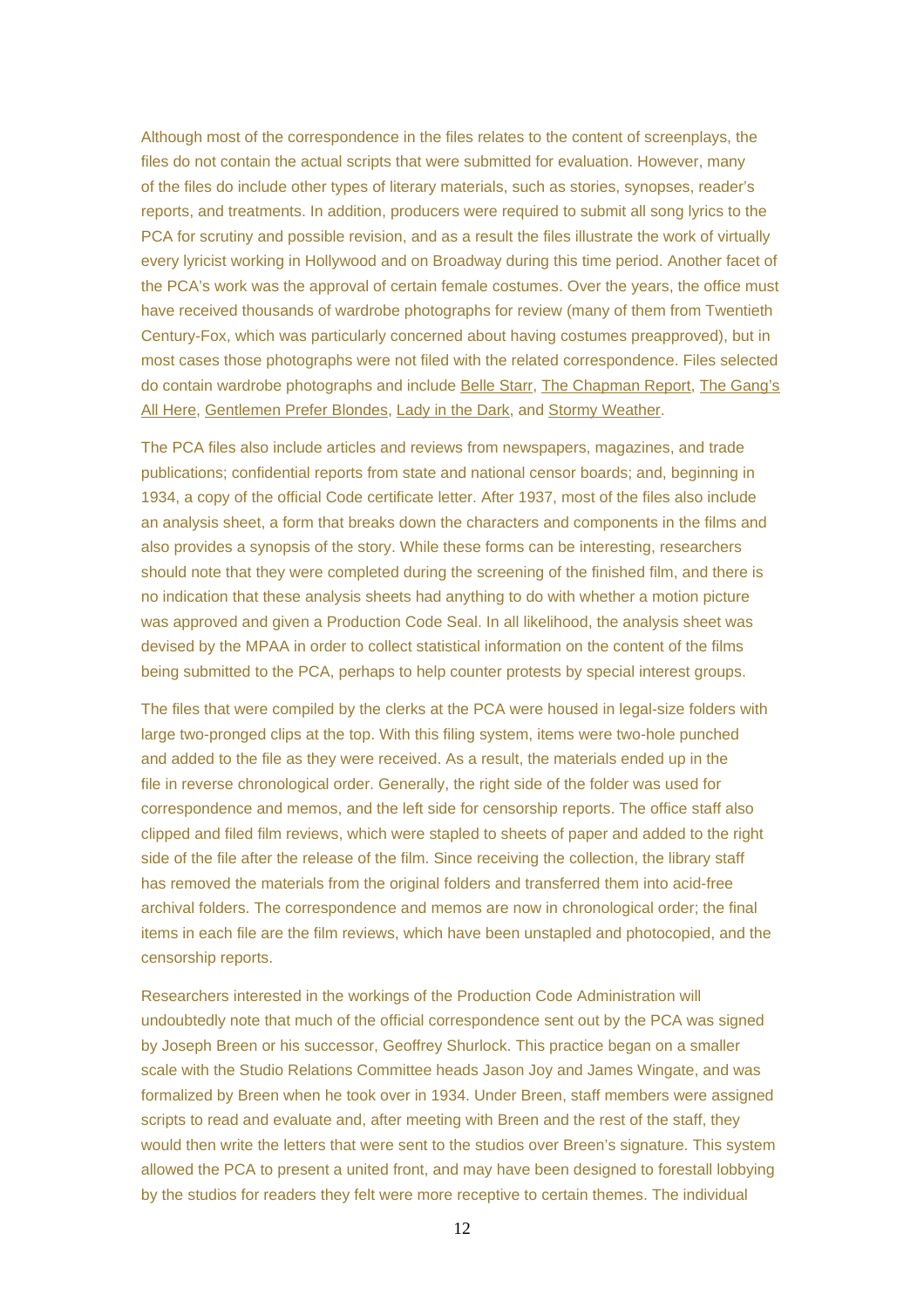reviewers can be identified by their numbers, which were assigned to them when they joined the staff and which can usually be found near the bottom of the page next to the secretary's initials. Some of the longtime staff members whose letters are often found in the files include Geoffrey M. Shurlock (2), Islin Auster (3), Carl Lischka (4), Charles R. Metzger (8), Harry H. Zehner (10), T. A. Lynch (12), Jack Vizzard (14), Eugene Dougherty (15), and Albert E. Van Schmus (17). Shurlock continued this practice when he succeeded Breen in 1954, and it was used until the Production Code was replaced in 1968 by the film ratings system.

It is fortunate that when the Production Code was eclipsed by the ratings system the MPAA made the decision to hold on to the office's files, and eventually agreed to donate them to a library where they would be made available to researchers. Now, with this microform publication, even more students and scholars will have the opportunity to study the intricate workings of this system that had such a profound influence not only on the American motion picture industry and the films it produced, but also on several generations of movie audiences.

## **Barbara Hall**

Research Archivist

**Val Almendarez**

Collections Archivist

Margaret Herrick Library

### **Notes**

<sup>1</sup> Mutual Film Corporation v. Industrial Commission of Ohio, 236 U.S. 230 (1915).

 $2$  Father Lord relates his version of the creation of the PCA in his memoir, Played by Ear: The Autobiography of Daniel A. Lord, S.J. (Chicago: Loyola University Press, 1955): 303-305.

<sup>3</sup> Daniel A. Lord, S.J., "Production Code: A Product of the Industry," Motion Picture Herald, November 23, 1946: 22. Reprinted from Father Lord's letter, Hollywood Reporter, November 8, 1946.

<sup>4</sup> Jack Vizzard, See No Evil: Life Inside a Hollywood Censor (New York: Simon and Schuster, 1970): 39, 40.

5 "Motion Picture Official Explains Code," Universal Newsreel 6, no. 282, September 5, 1934.

<sup>6</sup> W.R. Wilkerson, "Tradeviews," Hollywood Reporter, January 5, 1935: 1.

<sup>7</sup> James M. Wall, "Interviews with Geoffrey Shurlock," Oran history, Louis B. Mayer Library, American Film Institute, Los Angeles, 1970: 261.

<sup>8</sup> Joseph Breen to Jason Joy, March 21, 1947; Darryl F Zanuck to Joseph Breen, March 27, 1947. Gentleman's Agreement file, MPAA Production Code Administration Files, Margaret Herrick Library, Academy of Motion Picture Arts and Sciences.